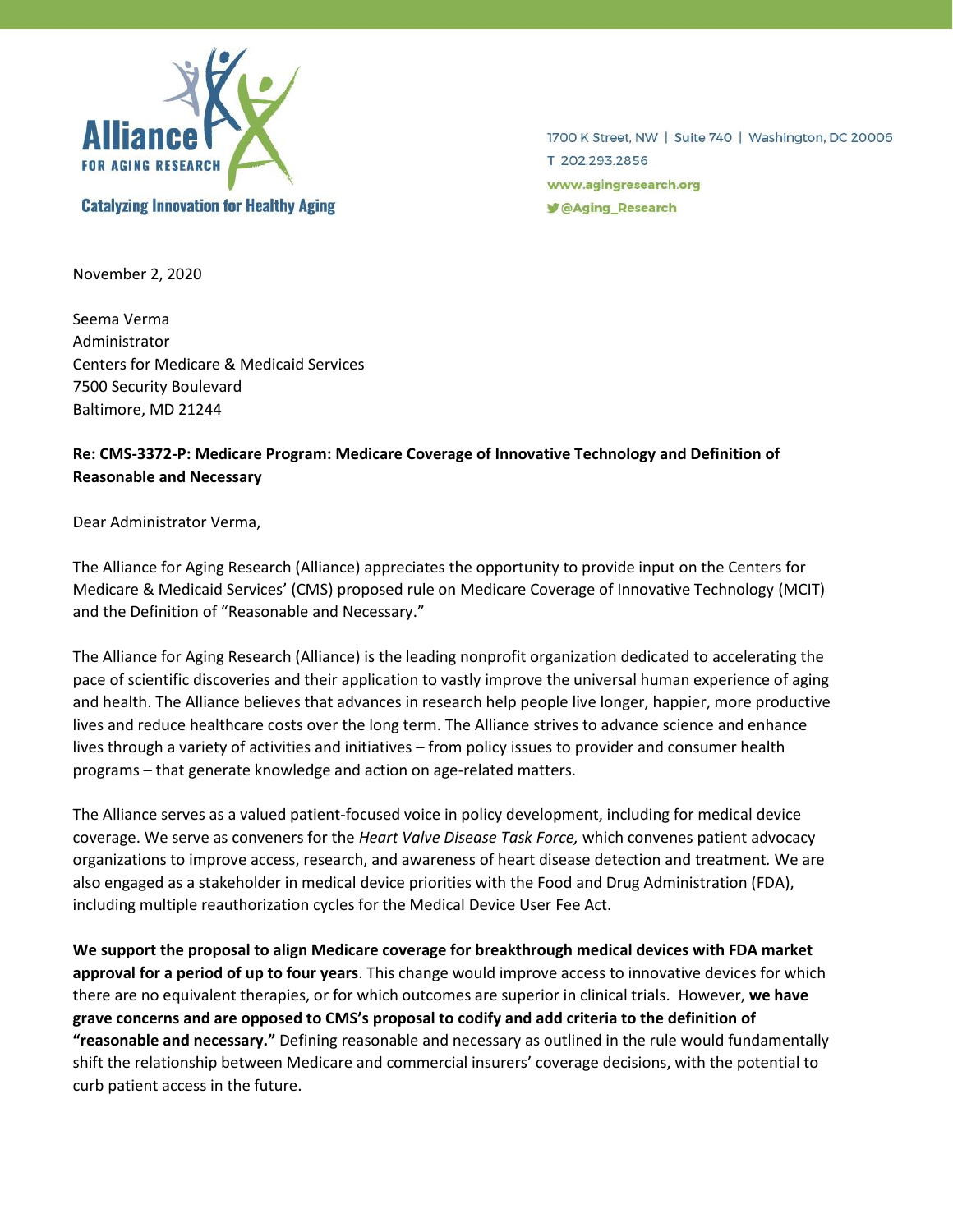### **Alliance for Aging Research**

Comments on *CMS-3372-P: Medicare Program: Medicare Coverage of Innovative Technology and Definition of Reasonable and Necessary*

## **Medicare Coverage of Innovative Technology Pathway**

The FDA's breakthrough status provides expedited review for devices that provide "more effective treatment or diagnosis of life-threatening or irreversibly debilitating diseases or conditions."<sup>1</sup> These devices often provide a treatment option when no clear alternatives exist or that have significant advantages over existing treatments. In many circumstances, a breakthrough device may deliver a therapeutic pathway for a patient when pre-existing technologies for an indication are not clinically appropriate.

For patients that have a life-threatening or irreversibly debilitating condition, time is of the essence. However, the current national coverage decision (NCD) and local coverage decision (LCD) pathways typically are completed nine to twelve months after an FDA market authorization.<sup>2</sup> For Medicare patients that would benefit from an FDA-approved breakthrough device, this interim period can have real-world impacts on rates of long-term complications and mortality.

**The Alliance supports CMS's proposal to begin Medicare coverage upon FDA approval for breakthrough devices and provide a coverage period of up to four years.** This coverage period will provide access for Medicare beneficiaries while providing an appropriate amount of time to develop an evidence base to support a subsequent NCD or LCD determination**. We also support the proposed opt-in approach for the MCIT pathway**, rather than an opt-out approach. Given the innovative nature of the MCIT coverage pathway and the fact that there may be some devices for which the NCD or LCD pathway is preferable, an opt-in approach is appropriate.

As a device's coverage period in the MCIT pathway winds down, the manufacturer will need to apply for an NCD, LCD, or revert to claim-by-claim adjudication by a Medicare Administrative Contractor (MAC). In the proposed rule, CMS requested feedback on whether an NCD should be initiated automatically in the absence of the issuance of an LCD. The Alliance favors uniformity in coverage whenever feasible to ensure equitable access for patients. However, we are concerned that an automatic initiation of an NCD process could inadvertently create an excess of NCD requests. A surplus of coverage assessments could contribute to delays in review and increase the typical timeline for a NCD determination. We encourage CMS to work closely with manufacturers to ensure how to best ensure continuity in coverage and for the agency to provide appropriate support for the Coverage and Analysis Group.

#### **Definition of Reasonable and Necessary**

The proposed rule includes a second and distinct policy proposal that would codify an updated definition of "reasonable and necessary" for the purpose of coverage in Medicare. The proposal would formally adopt the current subregulatory definition found in the Medicare Program Integrity Manual and expand the definition to allow Medicare to include consideration of commercial plans' coverage policies for non-Medicare

<sup>1</sup> U.S. Food and Drug Administration. Breakthrough Devices Program. 16 May 2019. [https://www.fda.gov/medical-devices/how-study](https://www.fda.gov/medical-devices/how-study-and-market-your-device/breakthrough-devices-program#s1)[and-market-your-device/breakthrough-devices-program#s1](https://www.fda.gov/medical-devices/how-study-and-market-your-device/breakthrough-devices-program#s1)

<sup>2</sup> Centers for Medicare and Medicaid Services. CMS-3372-P: Medicare Program: Medicare Coverage of Innovative Technology and Definition of Reasonable and Necessary. Federal Register. Vol. 85, No. 170. 1 September 2020. <https://www.govinfo.gov/content/pkg/FR-2020-09-01/pdf/2020-19289.pdf>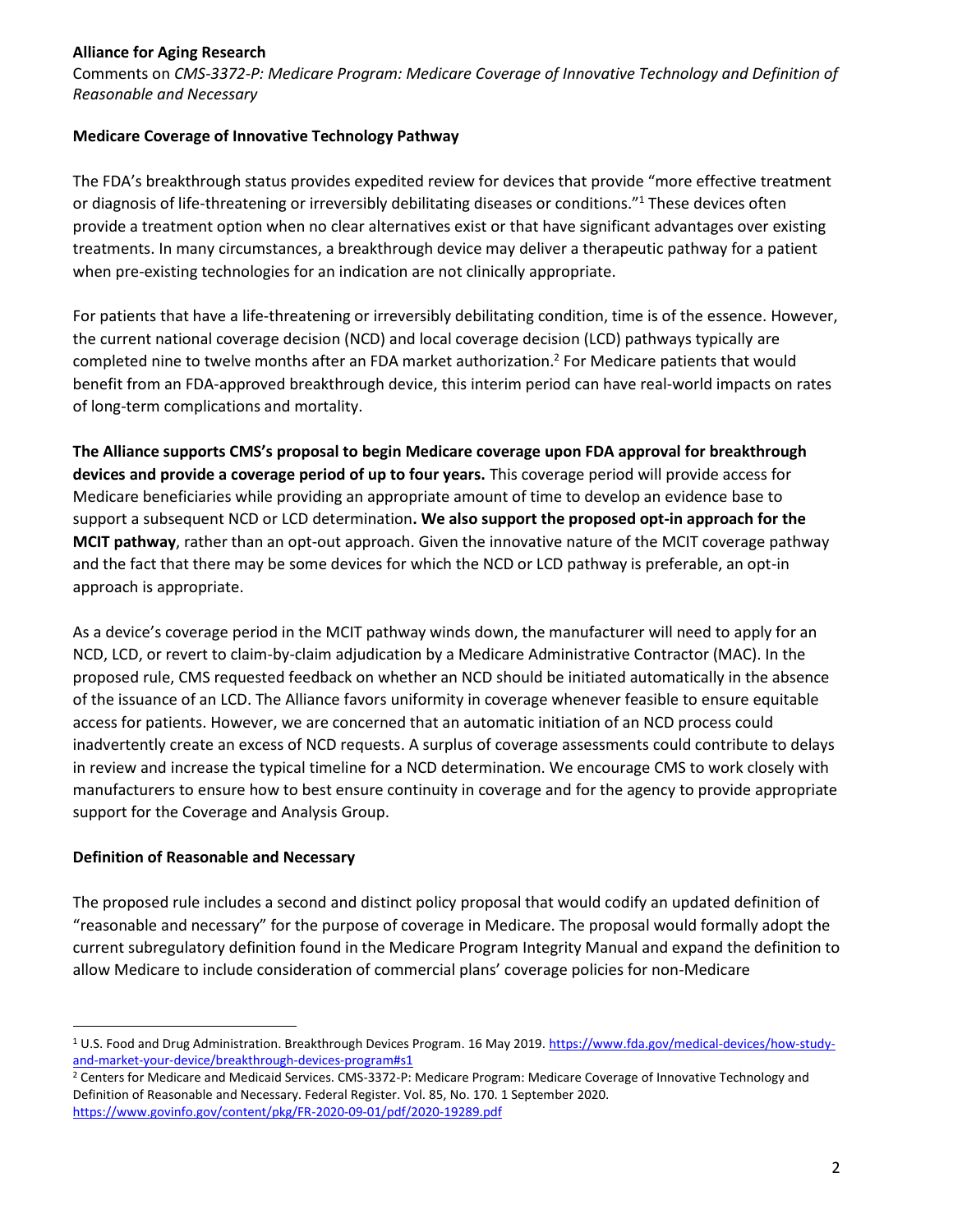#### **Alliance for Aging Research**

Comments on *CMS-3372-P: Medicare Program: Medicare Coverage of Innovative Technology and Definition of Reasonable and Necessary*

populations. CMS explicitly notes that this definition would not be limited to the MCIT pathway and would be used for other NCDs and coverage decisions.<sup>3</sup>

CMS acknowledges that commercial insurers may impose restrictions on certain items or services in their coverage determinations. The agency also states that the policy intends to expand coverage, rather than restrict access. However, the policy would establish the precedent that CMS can and should include considerations of commercial insurance coverage policies moving forward. This expectation is troublesome, as Medicare has historically offered comparatively greater levels of coverage. This standard, once codified and operationalized, could be used to more closely align Medicare with commercial coverage.

This proposal has troubling implications for patient access. **Codifying the Program Integrity Manual definition of "reasonable and necessary" breaks from long-standing precedent and could adversely affect patient access to devices and potentially pharmaceutical products through future rulemaking**. CMS has traditionally avoided a blanket definition of "reasonable and necessary" because it is a question without a single answer.

Relying on commercial insurers in the development of Medicare coverage determinations introduces concerns about transparency. Insurers are not required to publicly release information on their coverage determination processes, nor must they publicly share data or rationale for their determinations. Further, variability in coverage determinations and processes between insurers undermines the concept of an external commercial market standard that Medicare should reference in defining coverage standards. We are also concerned about the implications for MACs if they are required to monitor and incorporate coverage policies made by commercial insurers. This policy could lead MACs to focus on monitoring commercial plans' policies and restrictions, rather than LCDs and claims-specific determinations. This diverted focus may result in the incorporation of private insurance coverage determinations that are not appropriate for the Medicare population and infringe upon Medicare's historically patient-centered coverage determination process.

Finally, the use of commercial insurers' coverage determinations could introduce methodologies that could curb access in Medicare for certain populations. Many commercial insurers consider cost-effectiveness utilizing the quality-adjusted life year (QALY) in their coverage determinations. <sup>4</sup> However, the use of QALYs in healthcare decision-making has the potential to limit access to medications and treatments for older adults, people with disabilities, and patients with chronic conditions. QALY relies upon the discriminatory assumption that the value of a year of life of a person not in perfect health is lower in comparison to an individual in perfect health. QALY also fails to account for health disparities, thereby incorporating a bias that can adversely impact minority and low-income communities. The National Council on Disability has established the discriminatory impact of QALY-based calculations and recommended that the QALY be prohibited from use in health care coverage determinations in the Medicare and Medicaid programs. 5 Further, the Affordable Care Act bans the use of comparative effectiveness research "in determining coverage, reimbursement, or incentive programs … in a manner that treats extending the life of an elderly, disabled, or terminally ill

<sup>3</sup> Centers for Medicare and Medicaid Services. Proposed Medicare Coverage of Innovative Technology (CMS-3372-P). 31 August 2020. <https://www.cms.gov/newsroom/fact-sheets/proposed-medicare-coverage-innovative-technology-cms-3372-p>

<sup>4</sup> Dubois, Robert W. CVS To Restrict Patient Access Using Cost-Effectiveness: Too Much, Too Soon. Health Affairs. 17 September 2018. <https://www.healthaffairs.org/do/10.1377/hblog20180913.889578/full/>

<sup>5</sup> National Council on Disability. Quality-Adjusted Life Years and the Devaluation of Life with Disability. November 2019. [https://ncd.gov/sites/default/files/NCD\\_Quality\\_Adjusted\\_Life\\_Report\\_508.pdf](https://ncd.gov/sites/default/files/NCD_Quality_Adjusted_Life_Report_508.pdf)